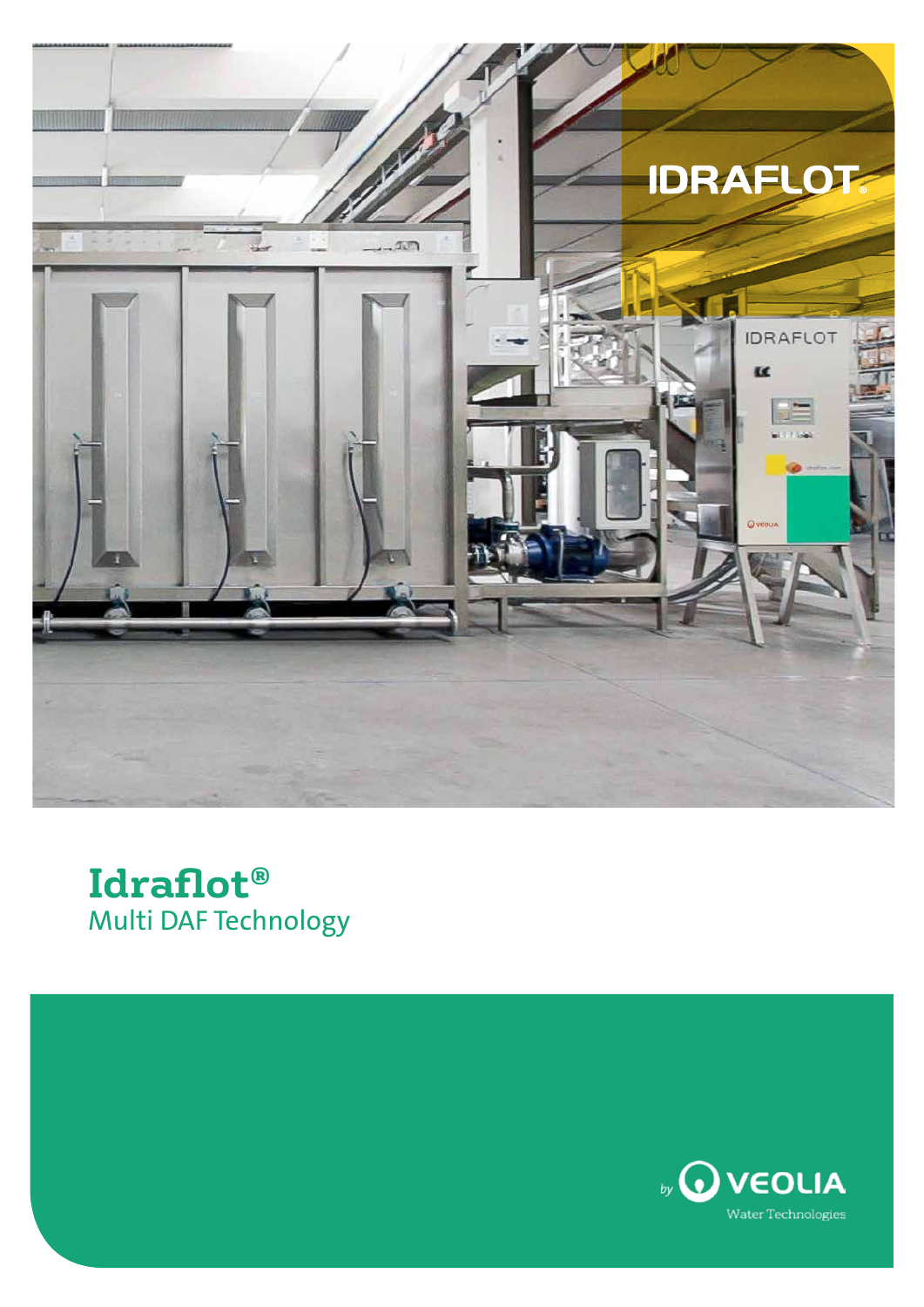### **Technology**

### Flotation is a physical process where water is separated from the suspended solids to be reused.

Flotation consists of separating solids from the water phase by attaching the solids to fine air bubbles to decrease the density of the particles which float instead of sinking. The rising solids are called the "float" and are skimmed off the surface and further processed in the sludge train.

Chemicals can be added to improve the separation: first for coagulation and then for flocculation.

The type of flotation used by IDRAFLOT® is the Dissolved Air Flotation (DAF), in which the suspension is saturated with air at high pressure. Bubbles are released to the water and will attach to the suspended solids.

The bubbles from a DAF system are much smaller than in other types of flotation systems and better adhere to the solids. This makes IDRAFLOT® DAFs one of the most efficient flotation options of wastewater treatment.

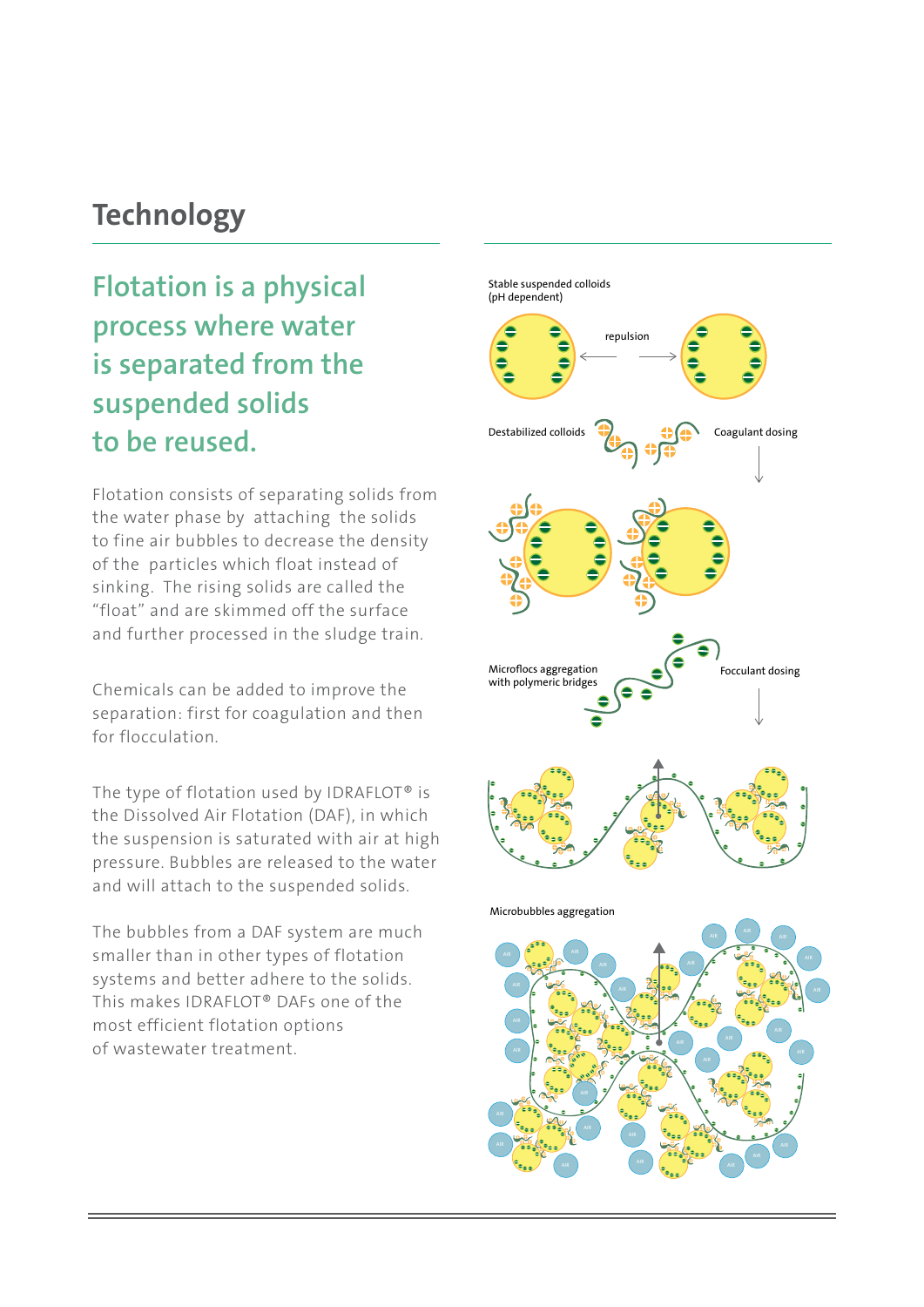## **IDRAFLOT.**

Flotation Technology since 1978

An innovative and effective water mixing device with a modular design.



The new modular design allows for faster delivery, easier implementation and reduced costs.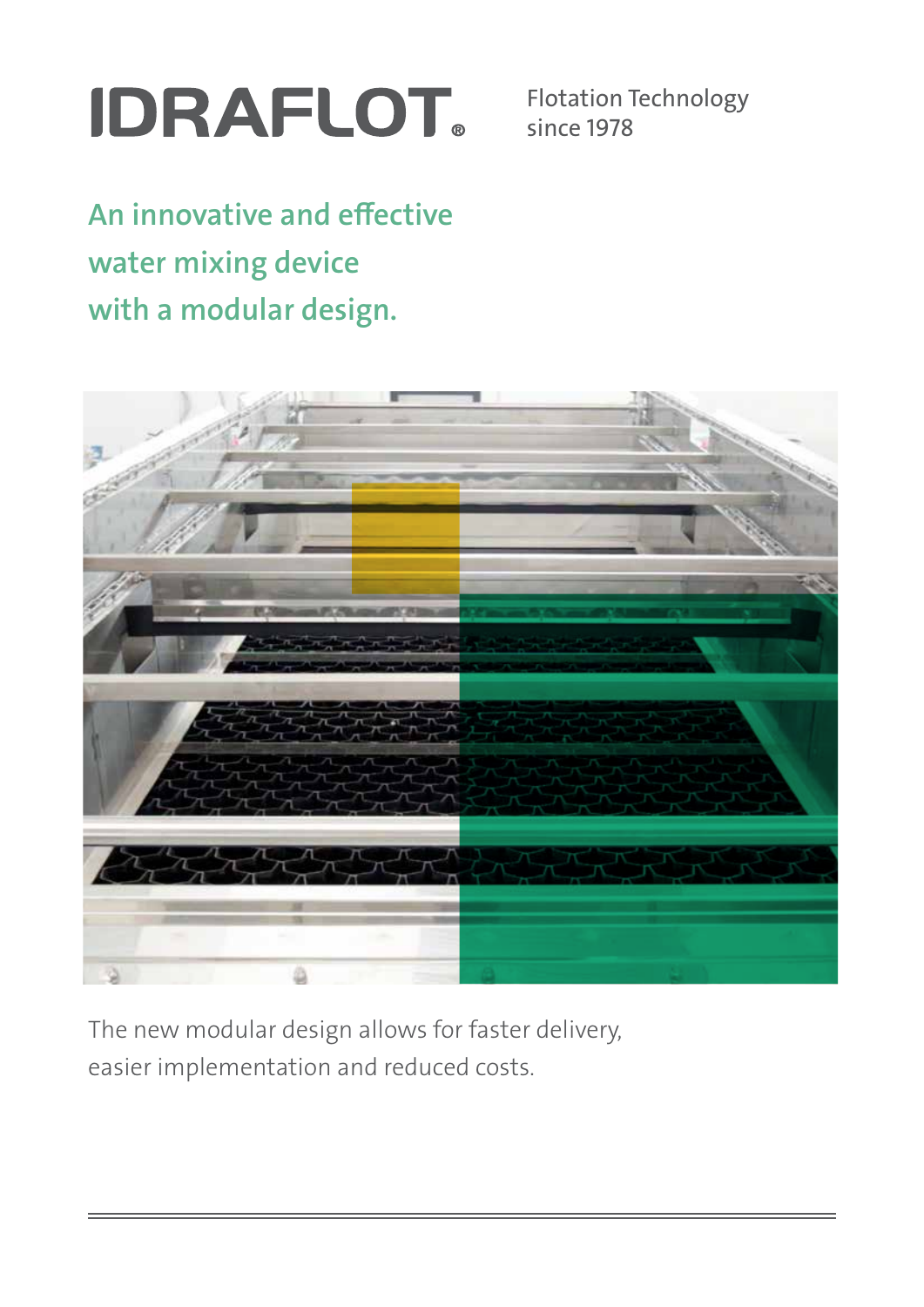# **IDRAFLOT.**

An innovative and effective water mixing device

Consistent water mixing that is not achievable with traditional DAF systems.

IDRAFLOT® is not only a compact unit, but also offers many additional advantages.

IDRAFLOT® units allow for enhanced thickening and clarification performance. This creates an increased removal of insoluble COD, suspended solids, and FOG (fats, oils, and grease).

IDRAFLOT® flotation units are protected by three patents. They are intended to assure a perfect mixing of the waste with saturated water and a uniform distribution of the water flow along the entire surface of the unit.

IDRAFLOT® flotation units have mixing volumes intended to optimize the process and the unit's total capacity.

IDRAFLOT® Optimization Benefits Include:

reduce chemical additive dosing reduce the saturated water flow rate (up to 50% less compared to the conventional models) avoid hydraulic short circuits

reduce the unit's operational costs

| <b>Technical Data</b> |                          |                           |            |                                  |                             |  |
|-----------------------|--------------------------|---------------------------|------------|----------------------------------|-----------------------------|--|
| <b>Units</b>          | <b>Modules</b>           | <b>Treatment capacity</b> |            | Dimensions LxDxH (mm)            | Dimensions LxDxH (inch)     |  |
|                       |                          | (m <sup>3</sup> /h)       | (gpm)      |                                  |                             |  |
| IFS <sub>7</sub>      | $\overline{\phantom{a}}$ | $5 - 10$                  | $22 - 44$  | 4600 x 1910 x 2260               | 181 x 75 x 89               |  |
| <b>IFS 15</b>         |                          | $6 - 25$                  | $26 - 110$ | 5200 x 2040 x 2300               | $205 \times 80 \times 91$   |  |
| <b>IFS40</b>          | $\overline{2}$           | 28-80                     | 123-352    | 7170 x 2640 x 3260               | 282 x 104 x 128             |  |
| <b>IFS 60</b>         | 3                        | 42-120                    | 185-528    | 8170 x 2640 x 3260               | 322 x 104 x 128             |  |
| <b>IFS 80</b>         | 4                        | 56-160                    | 246-704    | $9240 \times 2640 \times 3260$   | 364 x 104 x 128             |  |
| <b>IFS100</b>         | 5                        | $70 - 200$                | 308-880    | $10.170 \times 2750 \times 3260$ | $400 \times 108 \times 128$ |  |
| <b>IFS 120</b>        | 6                        | 80-240                    | 352-1057   | 11.170 x 2750 x 3260             | 440 x 108 x 128             |  |
| <b>IFS 140</b>        | 7                        | $100 - 280$               | 440-1233   | $12.220 \times 2750 \times 3260$ | 481 x 108 x 128             |  |
| <b>IFS 180</b>        | 9                        | 126-360                   | 555-1585   | 14.290 x 2830 x 3260             | 563 x 111 x 128             |  |
| <b>IFS 200</b>        | 10 <sup>°</sup>          | 140-400                   | 616-1761   | 15.290 x 2830 x 3260             | 602 x 111 x 128             |  |
| <b>IFS 240</b>        | 12                       | 168-480                   | 740-2113   | 17.290 x 2830 x 3260             | 681 x 111 x 128             |  |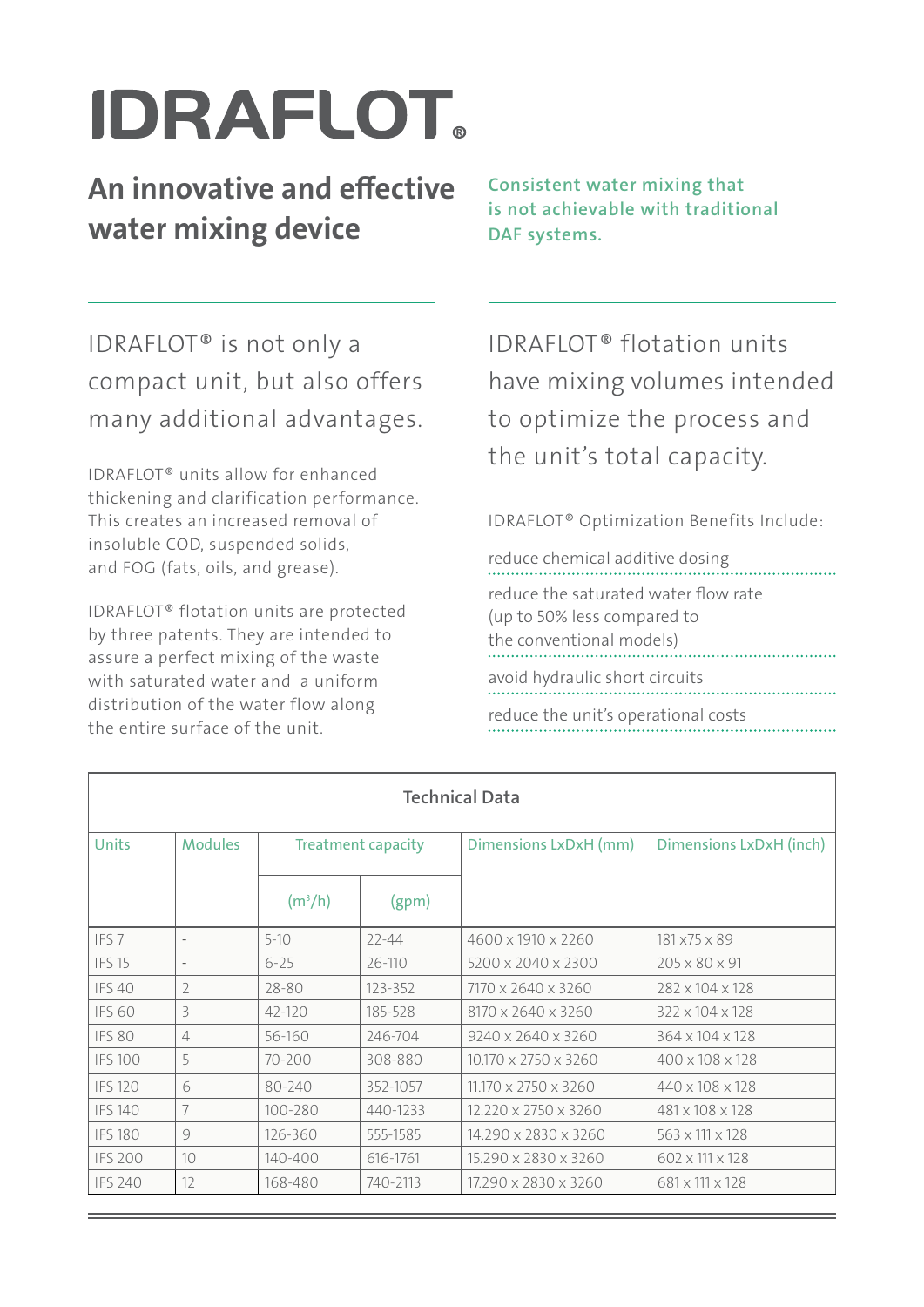#### Flotation Technology since 1978

### A Unique Modular Design

Advanced engineering has made it possible to create a powerful and flexible DAF solution.

The unit's tank is designed to with a series of modules. This allows for an even distribution of air throughout the unit, when compared to other DAFs that utilize a single tank and distribute the air from a single location. The opportunity to replicate the same module along the whole





The compact and modular structure creates ease and flexibility when transporting, expanding, and maintaining.

structure of the unit gives benefits also in terms of consistency and reliability of the treatment process.

A tank designed by modules allowes the distribution of the air not just from one point, as in the traditional systems, but along the whole surface of the unit and from both sides, at different heights based on the specific treatment needs. Each module acts as a double flotation unit.



One feeding system and the matter of the Multiple feeding system one feeding system

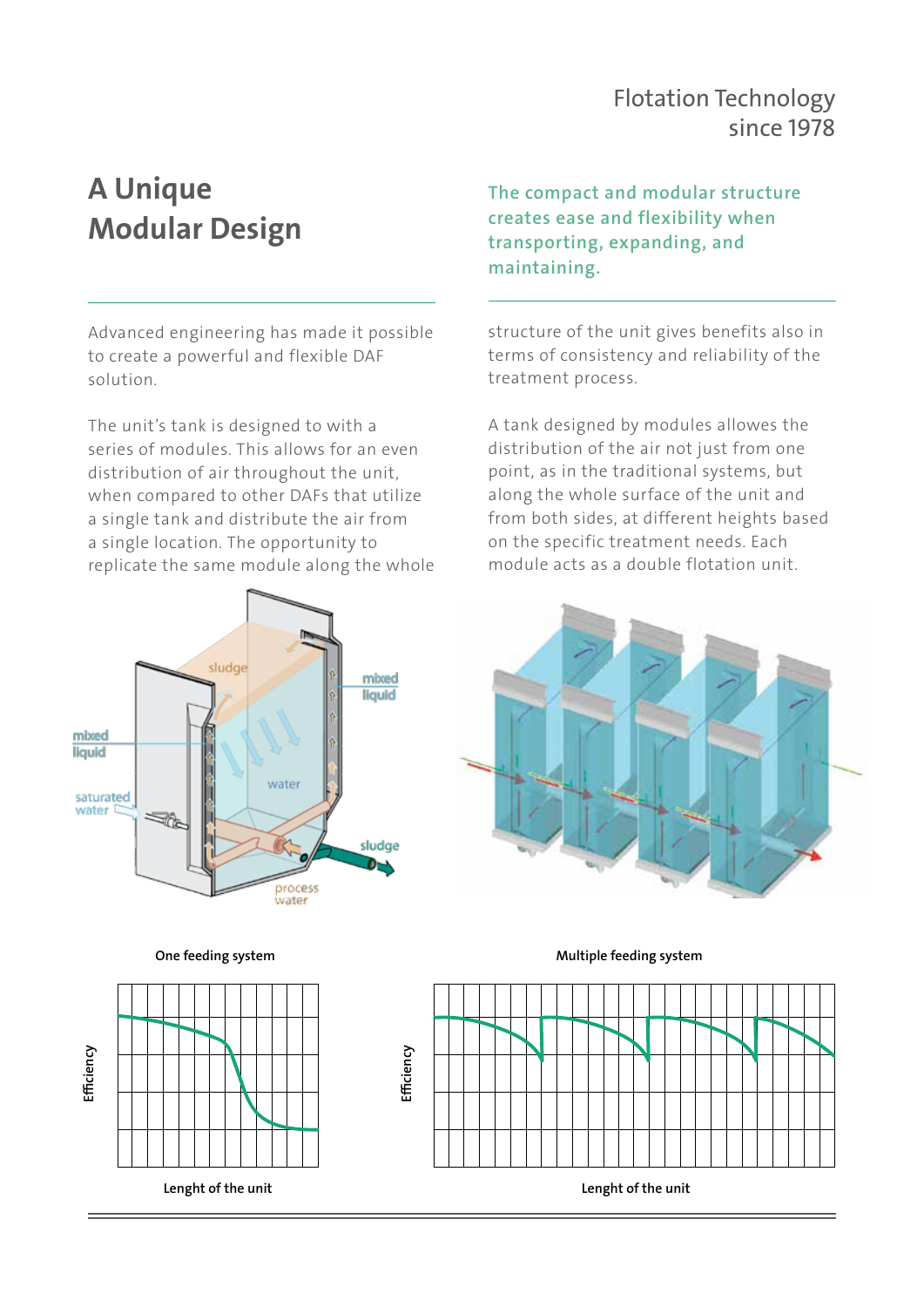# **IDRAFLOT.**

### Industries

IDRAFLOT® is an excellent solution where water clarification and solid separation are required.

| Food & Beverage                 |
|---------------------------------|
| Healthcare (Pharma & Cosmetics) |
| Municipal                       |
| Pulp & Paper                    |
| Mining                          |
| Waste disposal centers          |

### Water Impact Index

IDRAFLOT® is a water treatment technological solution designed to face the new sustainability challenges in terms of water management. Learn more on www.idraflot.com

### Applications

Effective for biological treatment and thickening of activated sludge from biological plants.

| Wastewater Treatment Process<br>Pre-treatment                  |
|----------------------------------------------------------------|
| Wastewater Treatment Process<br>Tertiary Treatment (P removal) |
| Wastewater Treatment Process Sludge<br>Thickening              |
| <b>MBBR Post Treatment Sludge Separation</b>                   |
| Rain water, floor cleaning                                     |
| Pure Water and Wastewater                                      |
| Filter Back Wash treatment                                     |

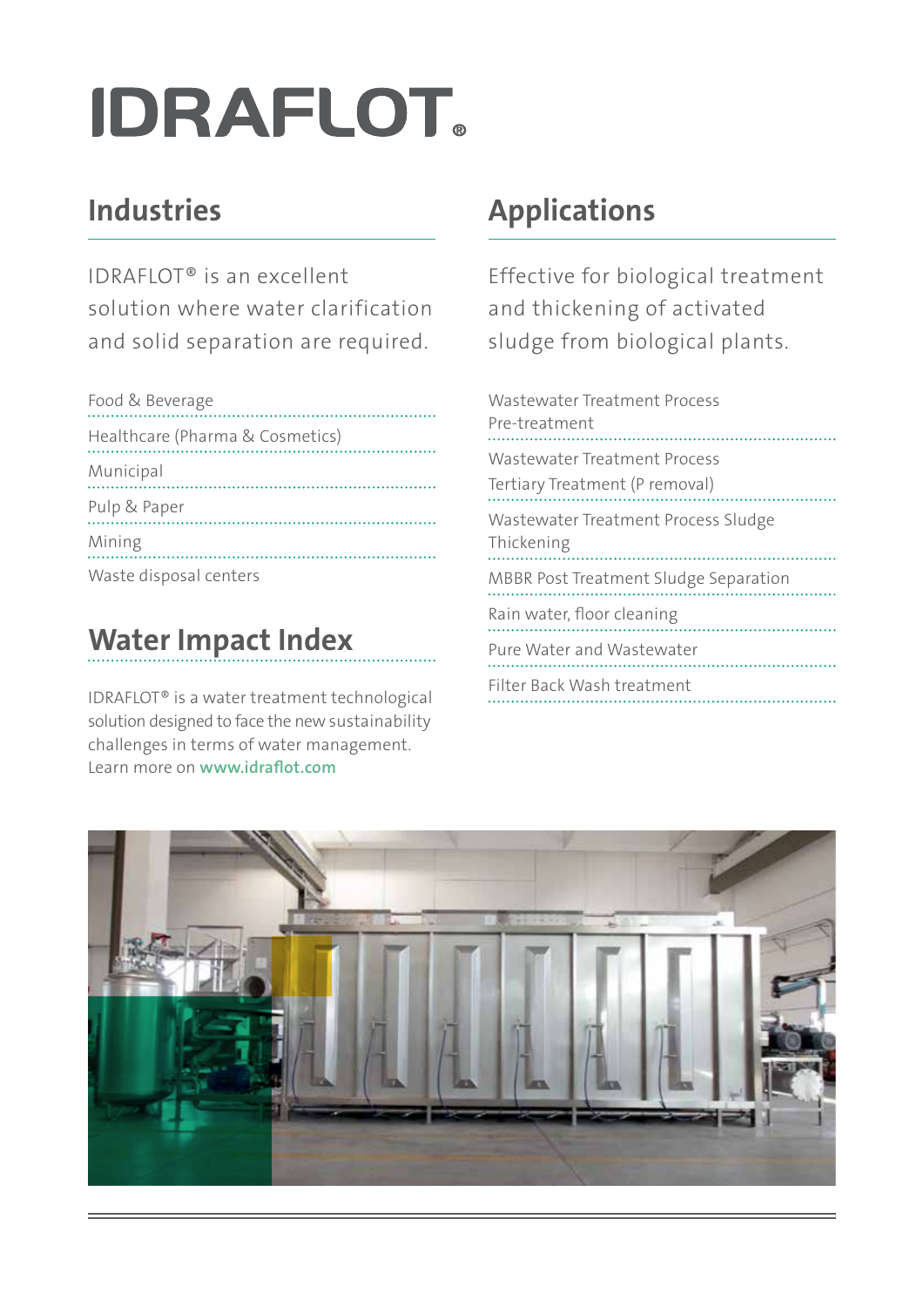### Materials



The corrosion resistance is one of the IDRAFLOT® basic characteristics.

That's why all IDRAFLOT® flotation units use AISI 304, 316 and Superduplex (in case of seawater / high salinity applications).